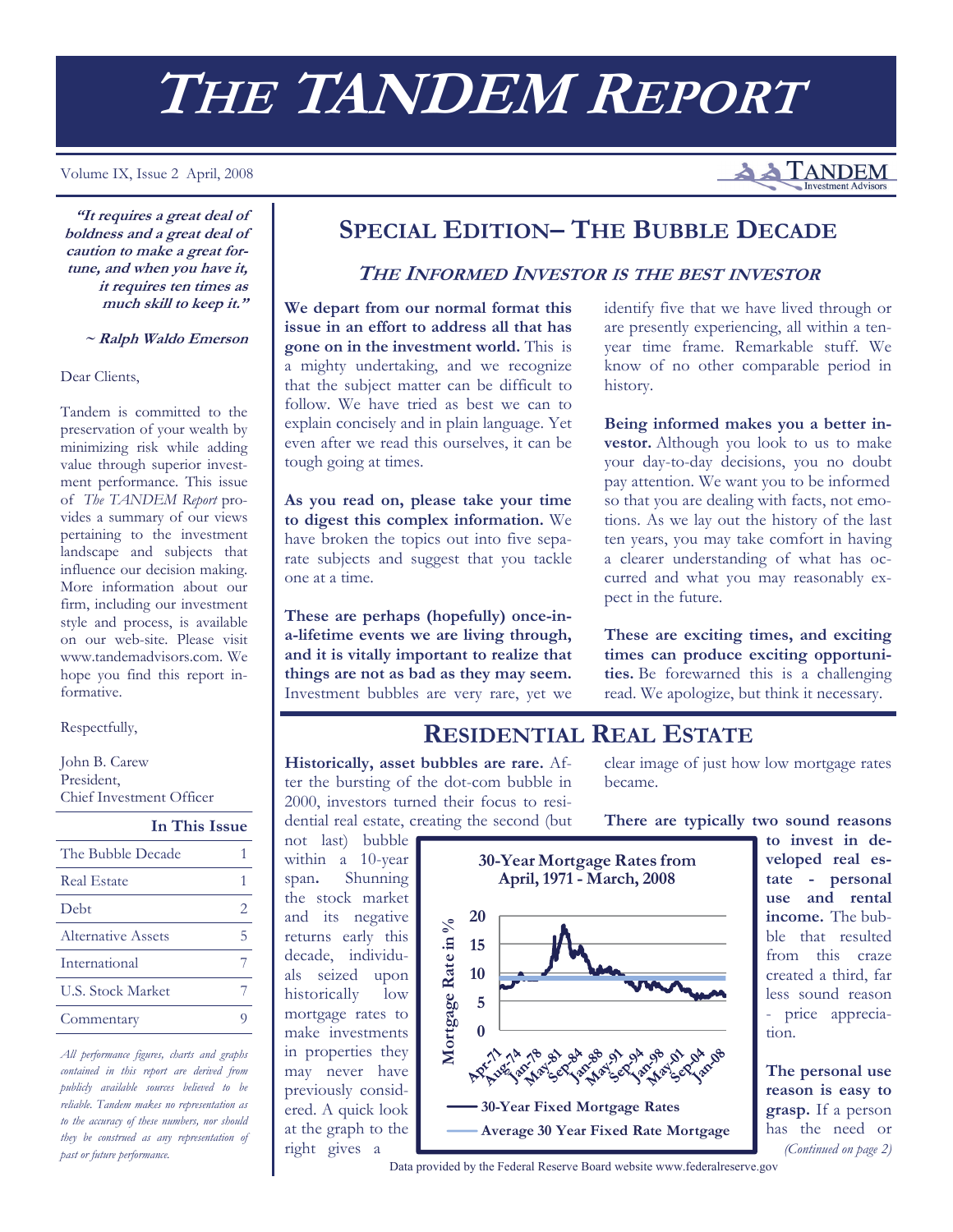#### **RESIDENTIAL REAL ESTATE (CONTINUED)**

#### *(Continued from page 1)*

desire to own a piece of property, be it a residence, a second home or something else, he intends to actually make use of the property. This isn't really an investment as much as it is personal consumption.

**The reason for investing for cash flow (rental income) may not be quite as obvious.** If an investor can buy a condo for \$100,000 and rent it out for \$500/month, he will receive \$6,000/year in rental income. This example represents a 6% yield (\$6,000 in income divided by the cost of the condo). Real estate (in normal times) is relatively stable, so this can make for an attractive investment. Pre-bubble, this investment would have been made with minimal borrowing. As recently as the year 2000, mortgage rates were close to 8%, so you can see that if an investor had to borrow most of the \$100,000, it wasn't such a good deal (8% cost to borrow exceeds 6% return).

**But as the Federal Reserve lowered interest rates to combat the recession of the post-dot-com and 9/11 era, mortgage rates fell.** Investors began to discover that they could borrow larger sums of money and still be ahead. To continue the above example, a 5% borrowing cost and the 6% return is a better deal than the 8% borrowing cost with a 6% return. This phenomenon attracted a new pool of buyers to the market who were will to borrow larger sums

and still realize positive cash flow (having rental income exceed borrowing costs). As investors began to compete with those seeking real estate for personal use, prices rose.

**And rising prices attracted another new class of investor called the speculator.** The result was an even more rapid rise in prices, and soon we were in a bubble. Simply put, low rates attracted non-traditional buyers investing for non-traditional reasons, and price appreciation became the driving motive to buy real estate. But like all bubbles, this was destined to end badly. Unscrupulous lenders began offering more competitive (i.e., bad) mortgage packages, and unwitting or greedy investors began snapping up housing at an ever-increasing rate. Until there were no buyers left. We call this the greater fool theory. Paying too much for something is ok as long as there is a fool greater than you willing to buy it from you. But when there are no more fools, there are no more buyers. And the bubble bursts.

**The unwinding of the residential real estate bubble will likely take time.** The stock market hasn't appreciated meaningfully from its level ten years ago as a result of its bubble. We suspect the real estate market to have a similar hangover. The bottom may be neaa, but that doesn't mean prices begin to rise again. There are still a lot of "investors" out there stuck with property they can't sell, and it may take years to work off that inventory. We anticipate that prices won't rise appreciably until fundamentals make sense again.

## **DEBT BONDS, CD'S, MONEY MARKETS & CONSUMER LOANS**

**After the boom in residential real estate, a third bubble became evident, this time in the credit markets.** Credit is a broad term, but in general it refers to investment securities that involve debt. We are all familiar with credit in the sense that when we borrow, we use credit. But corporations and governments borrow as well. They sell bonds to investors like us. We buy the bonds, which means we become the lenders. Banks, too, sell bonds, but they borrow in other ways. They attract deposits with CD's, money market funds and savings accounts. These deposits are funds that banks borrow to then make loans to others. Banks pay interest for these deposits, which are actually loans. There are many forms of "credit" that trade in the market, but for the purpose of this conversation, think of the term credit as simply referring to any investment instrument that represents a contract between a lender and a borrower.

**The cause of the credit bubble is debatable.** There is certainly plenty of blame to go around. Whether it was Wall Street, banks, businesses or consumers, we all were tempted by the historically low cost of borrowing created by the policies of Central Banks around the globe.

**Let's begin with consumer credit.** The ways in which we can borrow are numerous. To buy a house, most finance the purchase. Same with a car or boat. College tuition, vacations, computers and plasma TV's are commonly paid for with credit. But have you ever wondered where all the money comes from that we borrow?

**Before we explore who actually lends us all this money, lets take a look at history.** Consumer borrowing habits have changed dramatically over the years as a result of law changes as well as the social acceptance of debt. Prior to the 1930's, a mortgage could not be for a term longer than five years. Imagine trying to pay for a home at today's prices in only five years. Prior to the 1960's, credit cards were almost non-existent. Society used to discourage borrowing, still following the maxim Benjamin Franklin laid out over a century before - "neither a borrower nor a lender be". But as consumer debt became more commonplace, a remarkable thing happened. The increased purchasing power certainly led to higher prices, but it also led to improved standards of living and remarkable economic growth. The graph at the top of the next page shows the growth of Consumer Debt *(Continued on page 3)*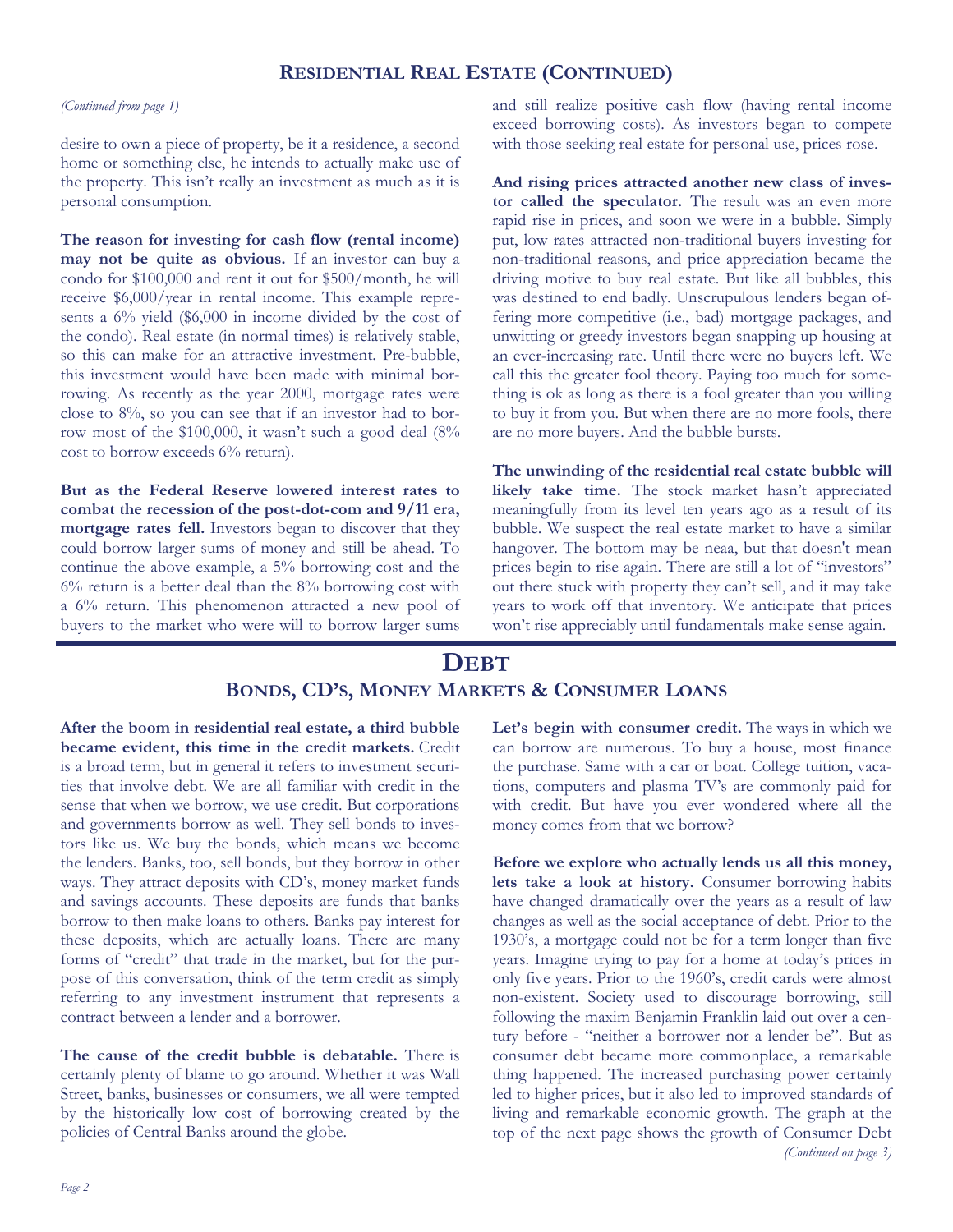### **DEBT (CONTINUED)**

#### *(Continued from page 2)*

compared with the growth of our economy (Gross Domestic Product, or GDP) since 1946. The naked eye can observe that both consumer borrowing and GDP experiencing break-out growth in the late 1960's (the emer-



**The same is true for credit card debt, college loans and car loans.** Except these are called CDO's, or Collateralized Debt Obligations. And again, when you use your credit card or borrow in some other way to purchase something, your lenders are likely global.

gence of the credit card). The two appear to be correlated, and debt had a positive impact on economic expansion.

**But this doesn't tell the whole story.** The graph below depicts consumer debt as a percentage of GDP. In the mid**So now lets look at the role businesses play in this mess.** We touched on why banks don't keep your loans. In truth, they keep the ones they can't sell, and maybe they hold onto some of the best ones too. But mostly they need

1990's, consumer debt as a percentage of GDP began to rise again. By the middle of this decade, it was at new highs. Over time, consumer demand for debt has grown, and lenders have been more than happy to comply. We cannot know how much con-

sumer debt is too much for the



to sell them so they can get money to make more loans. And why do banks make these loans? Fees. Businesses are only slightly different. They are anxious to lend you money so they can sell you more stuff. Some of them are clever enough to start their own finance companies so they too can collect

Data provided by the Federal Reserve Board website www.federalreserve.gov

economy to bear. As the economy has slowed, consumer debt has retreated a bit. But it remains historically high.

**So now that we have a clearer picture of how much we borrow, lets see who actually lends us all this money.**  The answer may surprise you. When you buy a house, you probably borrow the money from your bank, or so you think. The bank doesn't have enough money to loan to every customer that buys a house. They typically sell the mortgages they originate to Wall Street so that they have more money to lend. Wall Street packages all the mortgages they buy, carves them up into little pieces called tranches and sells the tranches to investors all over the world. They call these things CMO's, or Collateralized Mortgage Obligations. Your mortgage could be simultaneously owned by a bank in Paris, a pension fund in Hong Kong and a hedge fund in Bermuda. All your bank does is service the mortgage (send you a bill and collect your payments). So in reality, just by purchasing a home, you tap the credit markets around the globe to borrow money. Who knew?

fees. But to be sure, they sell them to Wall Street so they can get paid for the stuff they sold you. And the lower the rate they give you to entice you to buy, the more stuff they sell. Credit card companies do the same thing for the same reason - fees.

**So now can you guess Wall Street's motivation?** Fees of course. They buy all these loans from banks, retailers and credit card companies, package them and carve them up into CMO's, CDO's and a few other alphabet names, and sell them to their customers. Not only do they hope to sell them for more than they paid, but they get a commission as well. And who gets left holding the bag? The investors that ended up loaning you money but have no idea who you are. We will discuss this in a bit.

**The last piece of this ballooning debt puzzle is Central Banks.** The Federal Reserve, the European Central Bank and the other central banks around the globe set interest rates for their respective economies in an attempt to achieve *(Continued on page 4)*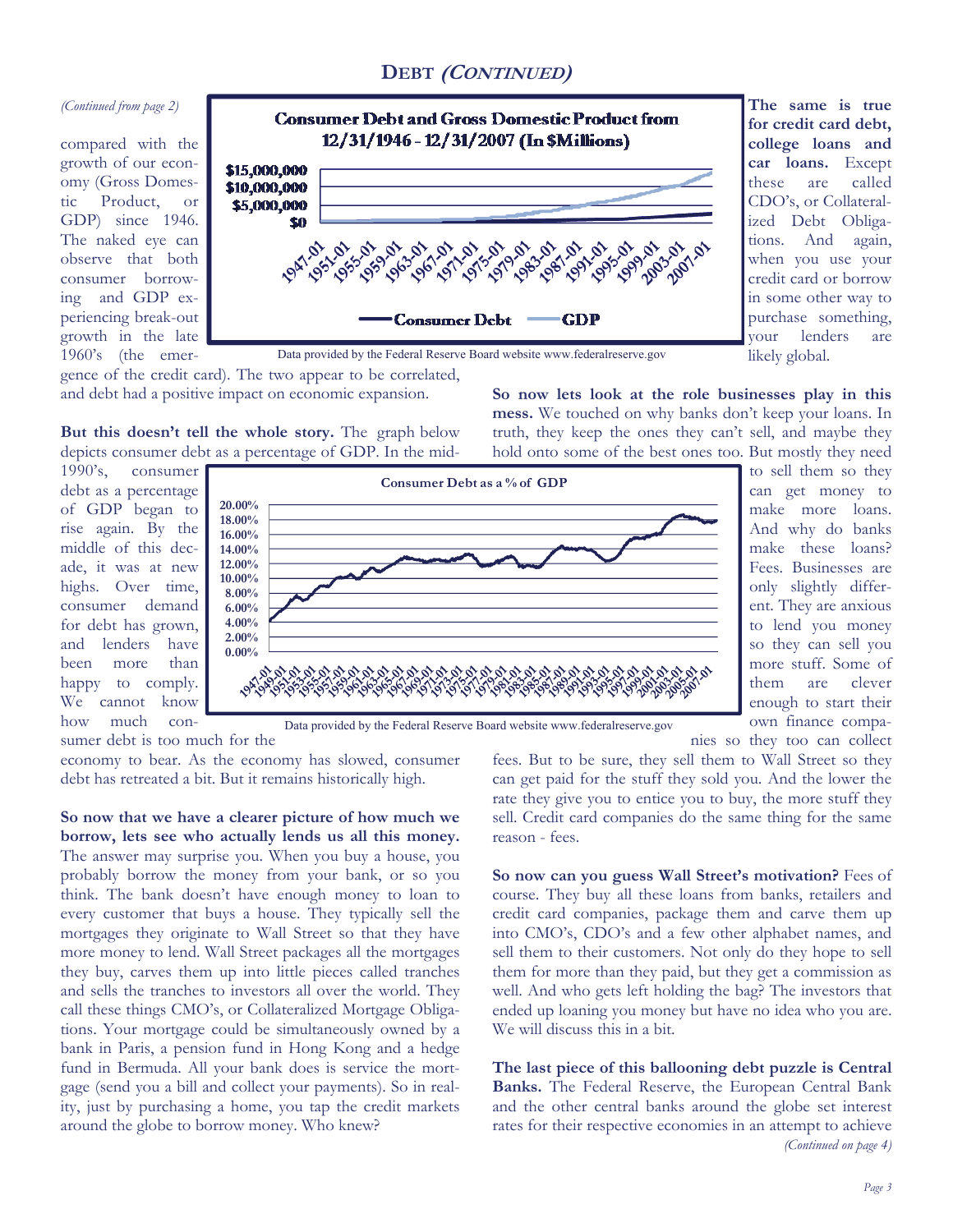#### **DEBT (CONTINUED)**

as a useful example.

#### *(Continued from page 3)*

#### the opposing outcomes of steady growth and low inflation. This is often a delicate balancing act, and one that they got wrong earlier this decade. Why do we consumers willingly borrow all this money? Is it because we are so easily tempted by a lure a 50 inch plasma TV? Maybe. But would we be as tempted if the interest rate were 10% instead of 0%? At least we might be inclined to *think* before we assumed more debt. The real answer is that we borrow because we can afford to. And we can afford to because rates remain low while the economy is healthy.

**So where should rates be?** As long as recession remains a concern, they will likely remain low. But the inflation chart to the right indicates that inflation is creeping back up toward the historical norm. Low rates fuel economic growth, which fuels inflation. If the economy emerges healthy (as we believe it will), rates need to go up quickly because inflation will continue to rise.



**So there are two forces at work that in our view will cause rates to rise - Central Banks responding to inflation and the market reacting to the excesses of the recent past.** Therefore, our investment opinion for this sector is cautious at best. We have deferred purchasing bonds for our clients who desire to own them because we believe higher rates are inevitable. We own bonds primarily to preserve principal, and as the example in the preceding paragraph illustrated, principal is eroded when rates rise. So for our bond investors, be patient. We will put your cash to

work eventually.

**As a rule, we do not invest in CD's, but some of our readers do.**  We advise that you not do so at this time. Locking in rates right now is not advisable in our opinion. CD's have further risk because they are guaranteed by banks, and we are concerned about the health of banks. Remember that banks sell the loans they can. That leaves them holding some bad ones. While we do not mean to imply that the

When inflation rises in a <sup>Data provided by the Federal Reserve Board website www.federalreserve.gov</sup>

**healthy economy, central banks take action by raising the interest rates they control in an effort to slow down consumption (making it more expensive to borrow).**  But there are market forces at play as well. Think back to all the global investors stuck with a bunch a junk alphabet bonds. Do you think they will buy more at current interest rates, or is it more likely they will demand a higher interest rate on future purchases to compensate for the risk they are taking? They will no doubt expect greater compensation. Simultaneously, holders of these things want out. But they can't sell them for what they paid because no one else wants them. When the price of a bond (and these alphabet things are bonds) falls, the interest rate rises. Lets take an example. You invest in a bond and get an interest rate payment of 4%. You decide to sell your bond, but buyers demand 5%. How do you make that happen? The issuer of the bond is contractually obligated to pay only 4%. You must make up the difference by lowering the price of the bond you own. You paid \$1,000 for your bond, and you get \$40/year in interest. That is 4%. But a new buyer wants 5%. So he is only willing to pay you \$800 for your \$1,000 bond. At \$800, the \$40/year payment equals 5%. Now this is a gross oversimplification because it discounts the fact that the new buyer will get \$1,000 when the bond matures. But it serves

banking system is unstable, we do believe some will fail. In the late 1980's and early 1990's, over 1,000 banks failed during the S&L crisis. Our economy was fine, there was no panic. But for those with deposits at failed banks, they learned that the FDIC promises to return your money. It just doesn't promise when. Having faith in your bank is a good thing. But Ronald Reagan said it best when he verbalized his policy toward the Soviet Union as "Trust, but verify". If you can't verify that your bank is healthy, think before you assume.

**We feel the same way about money market funds.** We have reviewed the holdings of the money market funds we use for our clients, and we believe them to be safe. But there are many funds out there investing in questionable assets in order to attract investors by offering a higher rate of return. In general, if a rate seems too good, it is.

**Muni Bonds don't tempt us either.** While we are certain that there are some very good opportunities in the municipal bond market, we would rather wait. There have been reported instances of municipalities getting themselves into trouble by taking on exotic risks that they didn't fully com- *(Continued on page 5)*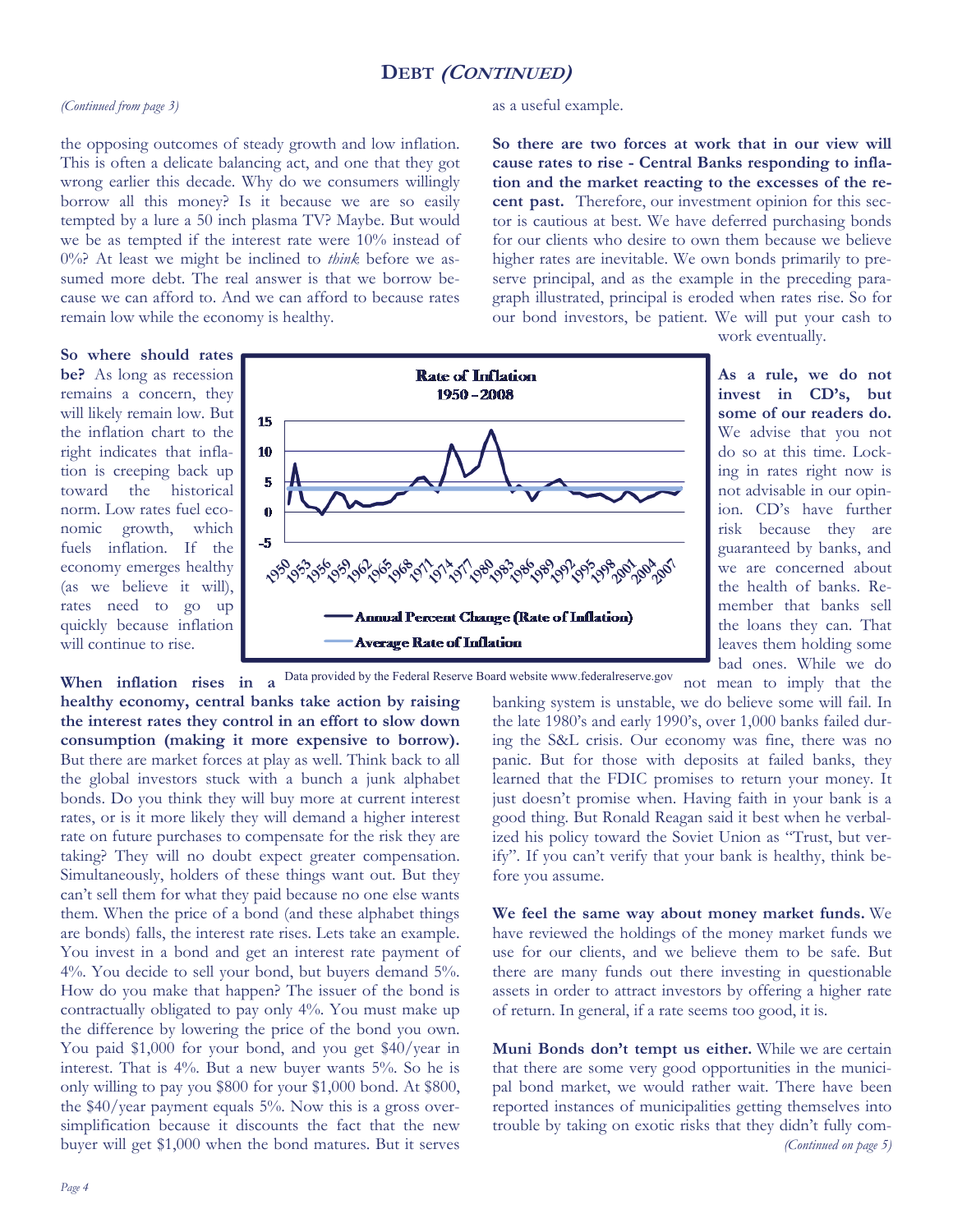## **DEBT (CONTINUED)**

#### *(Continued from page 4)*

prehend. As a result, some municipalities could be at risk of default. Further, muni-bond insurance isn't terribly comforting these days, as the insurers are on the verge of bankruptcy. It is too difficult to discern good bonds from bad.

**We believe the return to bond investors doesn't justify the risk.** And there are many forms of risk, some not so

obvious. Obviously there is risk that the bond issuer can't pay investors back. We do not predict that this problem will be widespread. But the other risks worry us. First, there has been so much debt issued over the last several years that we fear investors may be leery of investing in even more



at present interest rates. Second, we believe that inflation will force rates higher, thereby eroding investor principal.

**Reviewing the history of bond yields tells us current** 

rise as well, without eroding principal. We have enjoyed a declining interest rate environment since the early 1980's, and in our view, the pendulum has now reversed. Ultimately, this is good news for retirees looking for a higher, more predictable rate of return.

## **ALTERNATIVE ASSETS**

**The Alternative Assets class has exploded on the scene in the last ten years.** What was largely an afterthought a decade ago is now a major recipient of institutional investment dollars. Indications are that investor appetite for alternatives will continue to grow.

**Alternatives are essentially defined as anything other than equity (stocks), fixed income (bonds) and real estate.** They include Hedge Funds, Private Equity, and Commodities. We have devoted considerable press to Hedge Funds in recent issues, but they belong front-andcenter in any bubble discussion. Hedge Funds are in and of themselves not "investments". They are vehicles (typically private partnerships) through which a variety of investments are made. Some of the brightest minds on Wall Street create these funds to raise capital from "sophisticated" investors and invest as they see fit the money they raise. Some funds specialize in a particular market like stocks, bonds or commodities. Others venture into any area they choose. There are few restrictions and exorbitant fees involved. And most importantly, they use borrowed money to increase the size of the bets they place. In fact, some funds that have recently failed borrowed more than 30 times the amount of money investors contributed to the fund. That is *huge* leverage, and as we pointed out in the last issue, borrowed money can lead to both substantial returns and substantial losses. Before we revisit this, let us touch briefly on

another investment vehicle that has recently fallen off the front pages.

**Private Equity Funds experienced a painful bursting of their bubble with the onset of the credit crunch.** Private Equity funds are similar in structure to hedge funds, yet their mission is different. They use the capital they raise in combination with borrowed money to acquire companies, operate them as private entities (hence "private equity"), increase their value and then sell them. This is a perfectly reasonable strategy, yet they fell victim in large part to their own success and popularity.

**Historically, returns have been extraordinary for Private Equity funds.** As a result, more and more were created, attracting massive sums of money from investors seeking astronomical returns. The crowding of this space brought two problems. First, they all borrowed money. When the credit crunch came, with so many funds competing for lenders to provide dollars to finance their deals, lenders quickly became overextended and retrenched. Second, when the space was less crowded, there was a market for the companies Private Equity sought to sell. As more and more PE firms tried to sell their portfolio companies, investors were saturated. Both the lending market and the end market for their companies dried up at the same time.

**rates are historically low.** The graph below depicts the yield on the 10-year U.S. Treasury Note - a very safe investment. One can easily see that we remain well below the norm. This situation will ultimately correct itself. As our regular readers now know, *"it is never different this time"*.

**Our forecast of higher interest rates makes us averse to any investment that offers a fixed rate of return.** We believe that fears of a deep recession are overblown and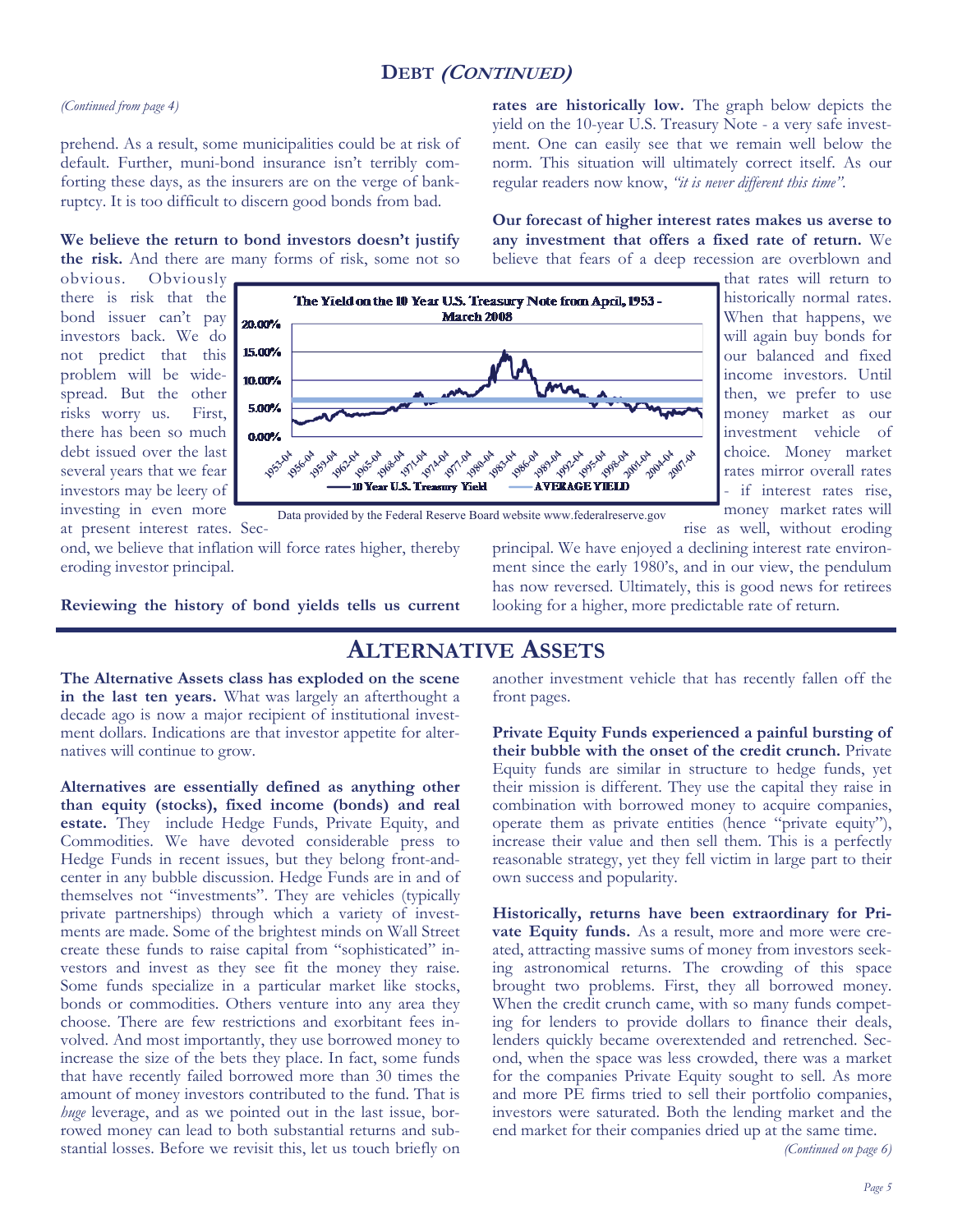#### **ALTERNATIVE ASSETS (CONTINUED)**

#### *(Continued from page 5)*

**We believe trouble looms for Hedge Fund investors as well.** Much like real estate and Private Equity, Hedge Funds, in our view, will ultimately succumb to the greater fool phenomenon. In the mean time, they influence today's markets with large sums of borrowed money. The net effect of the proliferation of hedge funds is a lack of talent to run them all. The best and brightest no doubt can navigate through these turbulent times successfully. But we question the abilities of some of the less talented managers drawn to the industry by the riches a Hedge Fund manager amasses. This could spell trouble for those who invest in these second tier funds tempted by the track record the industry established when there were fewer players.

**Hedge Funds can invest in virtually anything they choose, but their demand for debt instruments before the credit crunch was insatiable.** In some sense, their demand created even more borrowing, which means they contributed to the credit bubble. Wall Street was eager to package as much debt as it could to sell to their Hedge Fund clients, and banks and other lenders were more than

markets, relative to stock and bond markets, are very small. When the flood of leveraged Hedge Fund money came pouring in, the markets were overwhelmed, and prices rose dramatically.

**Certainly there are fundamental reason for commodity prices to rise.** The use of corn to make ethanol has caused the price of corn and grains to rise. This new demand for corn to produce energy has caused the price of corn to jump. Farmers, being smart capitalists, have planted more corn at the expense of other crops. If there are fewer crops to supply the world, the price of the now scarce crops also rises. Corn-based ethanol has contributed to food price inflation. This is clearly not sound government policy. Nonetheless, speculators, led by the Hedge Funds, have plowed into these markets. The result is distorted demand - not for the commodities themselves, but for the financial contracts that represent the commodities.

**Increased speculation in commodity markets has caused prices to be artificially inflated and unsustainable.** Like every other bubble we have discussed in this issue, the commodity story will end badly. Using Crude Oil as



Stearns) that held this debt on their books got nervous and demanded new collateral that could be valued. For firms that couldn't meet these demands, failure was inevitable.

**Those funds savvy enough to avoid the credit debacle had to find a new game to play.** The commodity markets looked ripe for the picking. Developing nations around the globe like China and India were placing a considerable strain on world markets due to their increased demand for natural resources and food. Commodity prices have absolutely exploded this year, fueling inflation fears. But this rise isn't simply because of an increase in demand for the products. The biggest contributor to this new bubble is the increase in speculators (chiefly Hedge Funds). Commodity

bubble bursts in similar fashion. And notice, please, that the NASDAQ peaked in 2000 near 5,000. It remains below 2,500 to this day. We think a reasonable price for a barrel of crude oil is somewhere between \$65 and \$75/barrel. At the end of March, it traded at over \$100/barrel.

**It is not our intention to indict all Hedge Funds.** In general, they provide an important vehicle for investors to diversify risk. Most are well-run entities providing outstanding returns to sophisticated investors Rather, we find fault with those investors that dismiss risk in pursuit of the latest hot returns. Bubbles are created when too many dollars chase a limited asset without regard to price. We have a fourth bubble.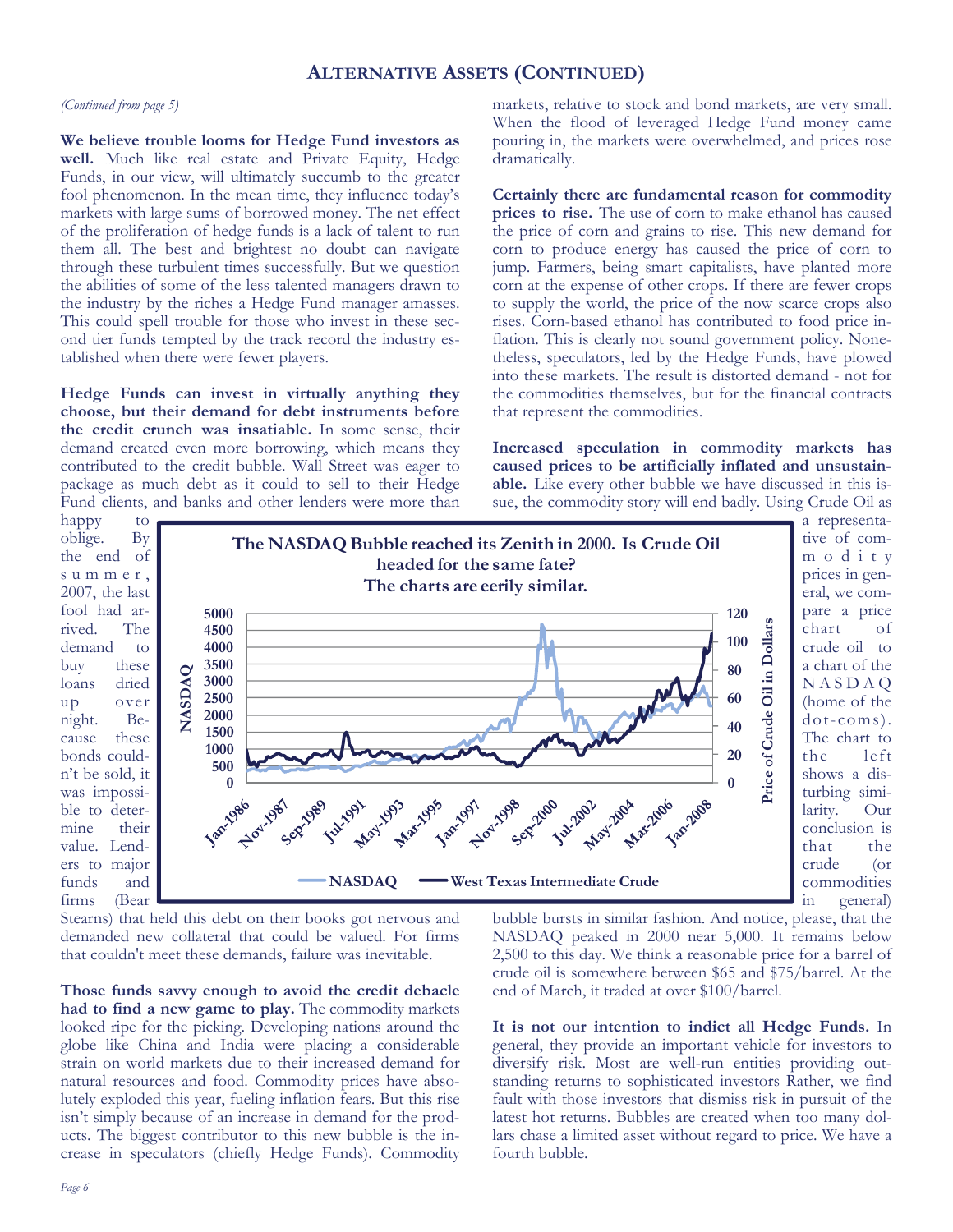## **INTERNATIONAL INVESTING**

**We believe this is the fifth, and final, bubble of this remarkable bubble era.** U.S. investors who have fled our shores in droves seeking higher returns in foreign stock markets have been rewarded. But not necessarily for the reasons you might expect.

exchange rate of one dollar for one Euro. With one Euro, the fund buys one share of German stock and holds it for one year. The stock remains at a price of one Euro and the funds sells it. During the year, the dollar has declined relative to the Euro, and now one Euro buys \$1.25. Even though the stock did absolutely nothing, the fund realized a gain of 25% just through the dollar's depreciation.

**It would be foolish to assume that the best investments reside exclusively within our borders.** Other economies

are growing, becoming more capitalistic and profiting as they create enterprises that can successfully compete with our own companies. Yet the biggest returns to U.S. investors have been derived simply because they didn't invest in U.S. dollars.

**The U.S. Dollar (represented by the dollar index) has been in a steady but steep decline since 2002 (see chart above).** This has rewarded investors that have sold dollars to buy other currencies. Foreign stocks trade in the local currency, so for an international mutual fund to invest overseas, it converts dollars to the currencies of the countries it invests in. An example may be useful.



**We believe the dollar is close to a bottom.** Even if it doesn't rise, the wind at the back of overseas investing will be gone. If the dollar actually appreciates from these low levels, gains through international investing will be difficult to achieve.

**The trend of U.S. investors eschewing domestic investments in record numbers has no doubt contributed to the dollar's descent.** The table to the left shows the dramatic difference in money flows between U.S. stock funds and their international counterparts. In the twelve months shown, total money going into International funds exceeded \$93Billion, while money leaving U.S. funds topped \$90Billion. During

Hypothetically, a fund wishes to Data provided by the Investment Company Institute website www.ici.org buy a German company trading on a German stock exchange. It must first convert dollars to Euros. Assume an

this period, the dollar declined by more than 9%. We believe this imbalance will likely end soon, deflating yet another bubble.

## **THE U.S. STOCK MARKET**

**The U. S. stock market was the first bubble, popping in 2000.** The S&P 500, a measure of large stocks, lost half its value by the end of 2002. But the real bubble was in the NASDAQ (an index comprised of more speculative stocks). The dot-com debacle ended with the NASDAQ losing about 75% of its value. At quarter's end, the S&P 500 remains about 13% below its all-time high in 2000, but the NADAQ is still half its peak value.

**The hangover from a bubble takes years to wear off.**  As a result, there is little enthusiasm from potential new buyers. Since 1950, the S&P 500 has *averaged* a 124.9% increase for a ten-year period. For the ten year period just ended March 31, the S&P is up only 20.05%. Without question, this has been a very challenging decade for Tandem, our clients and stock investors in general.

**as well.** First, the dollar's decline (see chart of the dollar index above) has incentivized both foreign and domestic investors to look abroad. We discussed this effect on stocks in greater detail in the International Investing segment. Second, for those who got caught in the real estate and credit bubbles, they may not have the money available to return to the stock market, if they were so inclined. Third, the market's decline earlier this decade was so severe that many no longer have the stomach for the market. Remember, prices go up and down because of supply and demand. If there is limited demand for stocks, it is difficult for their prices to rise.

Perhaps most importantly, large institutions have di**versified away from stocks.** As the returns in the stock market faltered, assets previously invested in stocks were re-

#### **The post-bubble stock market found other headwinds**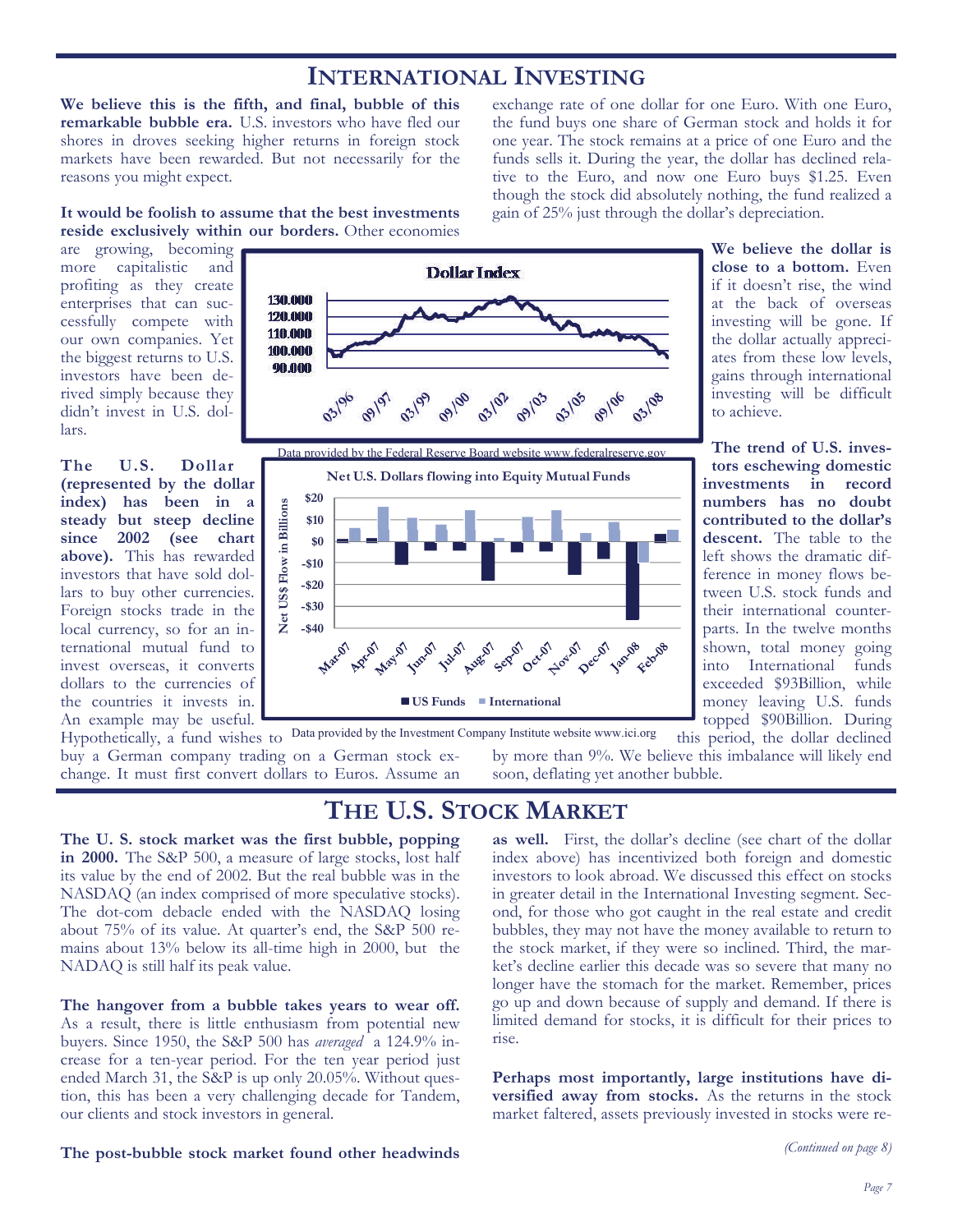*Page 8* 

### **THE U.S. STOCK MARKET (CONTINUED)**

#### *(Continued from page 7)*

allocated to other areas, chiefly alternatives. This reallocation has resulted in ongoing selling pressure as stocks must be sold in order to fund investments in new areas. The

performs well during inflationary times, but we do not expect this to be the case from current price levels. The same is true of commodities. So, essentially, stocks win by default.



Data provided by the National Association of College and University Business Officers (NACUBO) website www.nacubo.org

chart above illustrates the dramatic shift that college and university endowments have made in just the last five years. The average stock allocation was 57% on 2002. It is only 47% now and declining. Alternatives, on the other hand, have gone from a mere 9% allocation to fully one-third (see alternatives bubble conversation on page 6). Endowments tend to be more conservative than other large pools of money, so imagine what the rest of the big players are doing.

**Because of, rather than in spite of, these significant headwinds, we are more optimistic about stocks than we have ever been before.** If you have read the entirety of this report, you know that we are surrounded by bubbles everywhere. But not the stock market. There is certainly no bubble here. Where else can investors turn and not be afraid they will get blown-up? That already happened eight years ago.

**We believe that all the other bubbles resulted from low interest rates brought about by the recession resulting from the stock bubble.** As rates rise**,** other areas become less attractive. Higher rates increase borrowing costs and strengthen our dollar. Increased borrowing costs make bonds and alternatives (remember the amount of leverage they use) less compelling. A strengthening dollar brings investors back home, while attracting foreign investors as well. One of the few investments that is poised to do well in a rising rate environment is stocks. Traditionally real estate

too expensive.

**Some worry about a recession and its impact on corporate earnings.** Perhaps this too is a valid concern. But again, we believe stock prices already reflect pessimistic expectations. Some of the greatest investments in history have been made at precisely the time when no one else believed there was hope. Clearly, investors have not been holding out a lot of hope for stocks lately.

**It is our conclusion, as we assess the landscape, that all of the trends that have been conspiring against stocks are closer to their end than their beginning.** It is a little late in the game to be shifting away from stocks, so we anticipate that the headwinds will dissipate. We cannot predict a timeframe for the re-emergence of stocks as the preferred vehicle. History tells us that the greatest rewards come to the early few. No one can confidently say "that was the bottom, it is time to buy". We simply argue that stocks represent the only true value out there, so it is time to be optimistic.

**As our readers well know, we place stock (no pun intended) in history.** History tells us that the returns for U.S. stock investors in this decade have been well below normal. That trend will surely reverse itself at some point. The chart at the top of the next page traces the 10-year returns for the

being sold because they are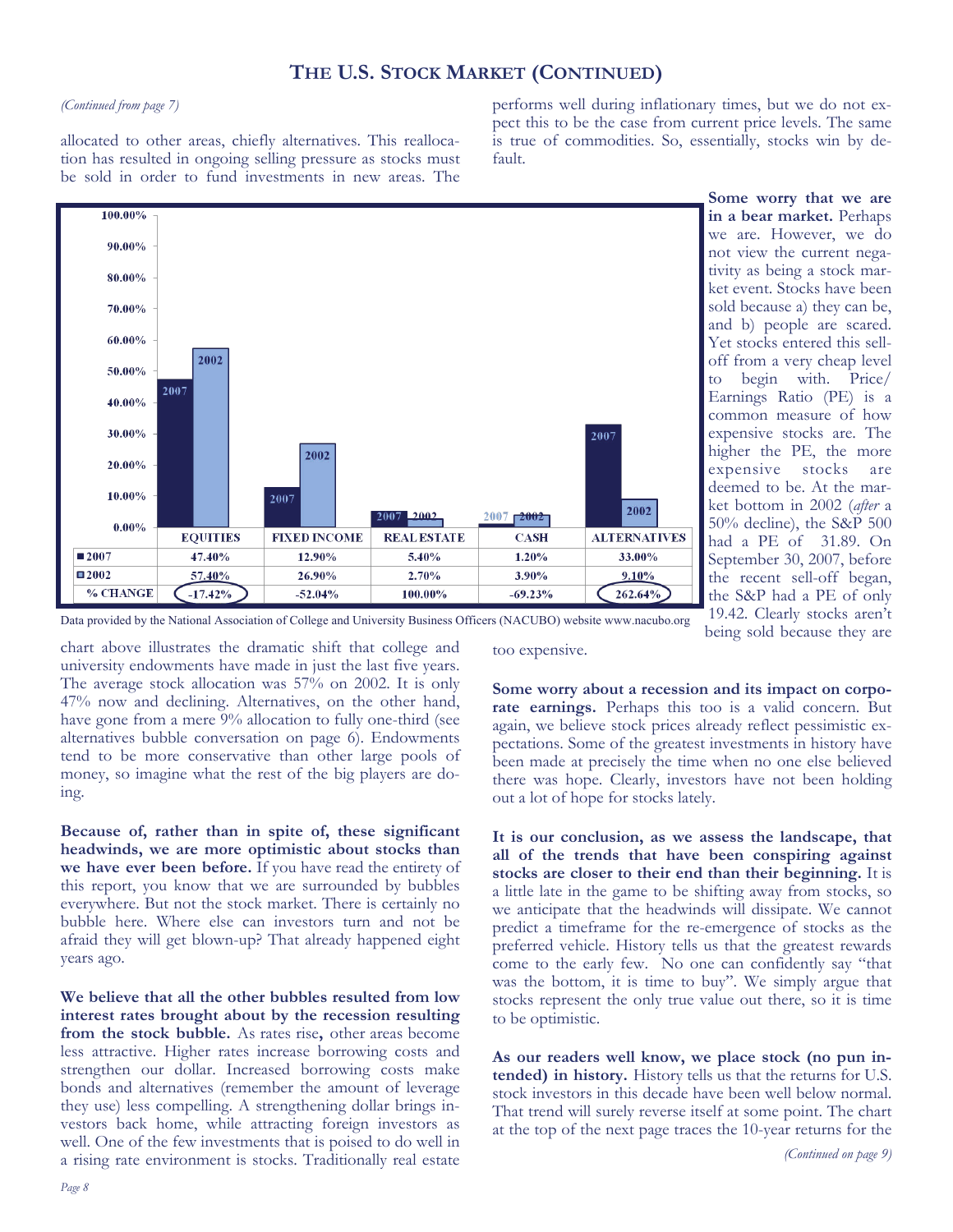#### **THE U.S. STOCK MARKET (CONTINUED)**

#### *(Continued from page 8)*

S&P 500 from 1950 (the first 10 year period ending 12/31/1959) through March 31st. We are well below average. In fact, we are so far below average that even if the S&P 500 appreciates 30% by the end of the decade, the 2000's will still be the worst decade since World War I (the 1970's presently hold that dubious distinction). Just to get back to aver-



**So here is what we boldly anticipate.**  We expect: the dollar to strengthen, the global economy to slow, interest rates to rise, investors to decrease allocations to alternative investments as bubbles there burst, and investors to move away from international stocks and into U.S. stocks. If we are right, we expect a long, sustained rally in U.S. stocks, and

age, the S&P would need several years of double-digit returns.

particularly growth stocks, until we once again find that U.S. stocks are overvalued. But that will take some time.

#### **COMMENTARY**

**This issue of The TANDEM Report was quite an un**dertaking. We hope you have derived some benefit from it. We have laid out our position, and find ourselves more optimistic than we have ever been. We learned a lot from this exercise, and can assure you we will *not* be repeating it soon. We promise to return to our regular format in July.

**In the meantime, we found the quarter just ended to be extremely challenging, yet strangely rewarding.** Challenging because we have worked hard to preserve your principal while navigating through the turbulence. We were not immune to losses, but did manage to minimize the effects of the market on your portfolio. Rewarding because TVM has come through a major challenge with flying colors. Many of our TVM purchases, like Praxair, Jacobs Engineering and Aptar, have provided handsome *positive* returns. More importantly, our TVM sales caused a reduction in

areas like financials *before* disaster struck.

**You have likely observed an increase in activity.** Since last spring, we have correctly anticipated much of the volatility that has unfolded. We felt compelled to lock in some profits while jettisoning other stocks we grew concerned about. In the last twelve months, the environment has changed significantly. These are truly once-in a-lifetime events that have hit us in succession. As a result, we adopted a more active approach as we repositioned your portfolio. We have not changed how we manage portfolios. We simply adapted to the environment. As volatility returns to normal, so too will our activity.

**Thank you for your support of and belief in us as we have navigated challenging markets.** Hopefully, the good times are just around the corner.

## **TANDEM NEWS**

**Please join us in welcoming Jameson Pyle to the Tandem fold.** Jameson interned for us for several months in our Charleston office, and in January, we officially brought him on board. He works part-time as a research associate for Billy Little. He assists Billy in the daily management of TVM and the research of the companies TVM rates buy or sell. Jameson is a 2007 graduate of Ohio Wesleyan University with a BA in Journalism and a minor in Economics Management. You can reach him via e-mail the same way you reach all of us - *first initial last name @ tandemadvisors. com*, or more specifically at jpyle@tandemadvisors.com. He has already proven to be a valuable addition.

**There is some exciting news on the nuptials front as well.** Billy Little will wed Lauren Worthington in June. Billy has been a vital member of the Tandem team since he joined us in 2006. Beginning as a research associate, he is now a Portfolio Manager. He has risen in stature and importance because he has earned every bit of it. Billy is responsible for the day-to-day operations of TVM and the associated research and portfolio management that results from it. In addition, he is scheduled to sit for his Level II CFA exam in June. Wow, that's a busy month. You can reach him at wlittle@tandemadvisors.com.